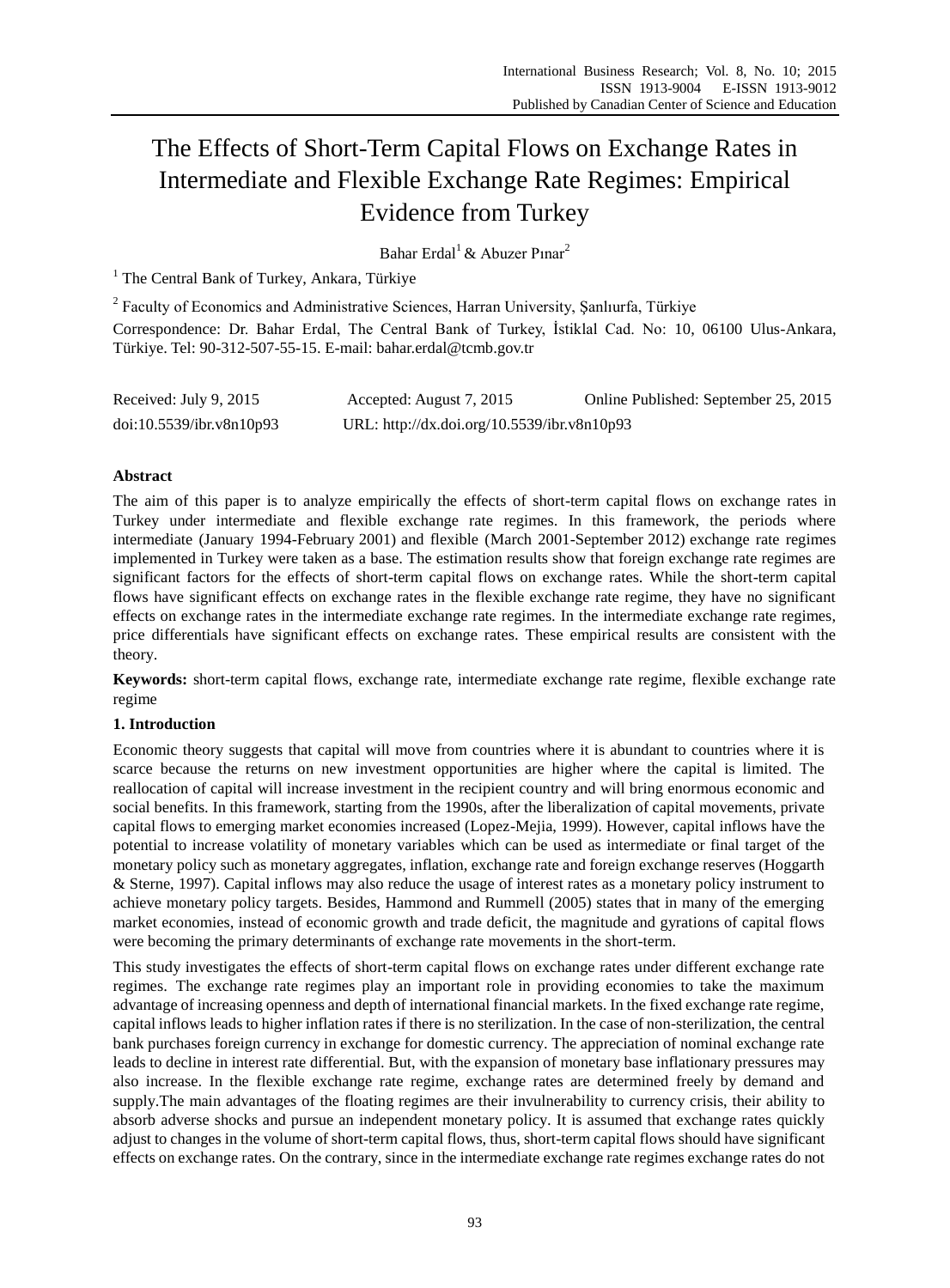quickly react to changes in the volume of short-term capital flows, they should not have significant effects on exchange rates (Yağcı, 2001).

On the other hand, in the flexible exchange rate regime, exchange rate flexibility would raise exchange rate risk premium and by driving a wedge between interest rate differential, helping to dampen interest sensitive capital flows. Real exchange rate volatility is mostly explained by short-term movements in the capital flows Hammond and Rummell (2005). Besides, in the flexible exchange rate regime, large volume of capital flows lead to exchange rate appreciation, weakening the competitiveness of domestic currency in the international trade. As a result, foreign demand for domestic goods decreases and domestic demand for foreign goods increases, thereby current account deficit increases. Then, the expectation of exchange rate depreciation may cause sudden stop and reversal of capital inflows that may result in a financial crisis.

Some studies are devoted to the analysis of those issues. Combes, Kinda, and Plane (2011) investigates the effects of different forms of private capital flows on the real effective exchange rate using a sample of 42 developing countries for the period 1980 to 2006. They find that short-term capital flows, especially portfolio investment has the highest appreciation effect, seven times that of foreign direct investment (FDI) and bank loans and private transfers have the least effect. They propose that allowing more exchange rate flexiblity would dampen appreciation due to capital inflows and avoid a significant loss of competitiveness. Bakardzhieva, Naceur and Kamar (2010) examines the effects of different forms of capital flows and foreign exchange flows (i.e., remittances, aid  $&$  income) on the real exchange rate for 57 developing countries and six regions over the 1980-2007 period. They find that capital flows have significant effects on real exchange rate in all regions except Central and Eastern European Countries. When capital flows and foreign exchange flows are disaggregated, it is found that income, remittances, aid, portfolio investment and debt have appreciating effects on the real exchange rate. They also showed that FDI is the only type of capital flow that has no significant effects on the real exchange rate appreciation.

The empirical studies on the relationship between short-term capital flows and exchange rates in Turkey are few. Ersoy (2013) investigates the role of capital inflows and the exchange market pressure on the real exchange rate appreciation in Turkey for the period January 1992 to September 2007. He finds that while FDI and worker's remittances do not have a positive effect on real exchange rate appreciation, portfolio investment liabilities and banks' foreign currency liabilities cause real exchange rate appreciation. Ersoy (2013) suggests that more flexibility introduced by the flexible exchange rate regime may help to loss of competitiveness or dampen the appreciation of Turkish lira related with short-term capital inflows. Mete (2012) investigates the relationship between banks' foreign currency liabilities and exchange market pressure in Turkey for the period December 1991 to August 2008. He finds that banks' foreign currency liabilities induce selling pressure in the exchange market and a fear of floating. Karahan and Ç olak (2011) explores the behavior of economic growth rates and exchange rates during financial capital movements in Turkey for the period January 1992 to December 2010. They find that capital inflows are the major cause of real exchange rate appreciation but sooner or later has to be reversed with the expectation of exchange rate depreciation. Finally, Erdal and Pınar (2014) shows that foreign exchange rate regime is significant factor in the validity of the purchasing power parity in Turkey. While the purchasing power parity is not valid in the intermediate exchange rate regimes, it is valid in the flexible exchange rate regime. However, none of these studies takes into consideration foreign exchange rate regimes when analyzing the effects of capital inflows on the exchange rates.

The rest of this study is organized as follows: In Section 2, the history of short-term capital flows in Turkey is explained. In Section 3, the foreign exchange rate regimes implemented in Turkey are discussed. In Section 4, theoretical framework of the study is explained. In Section 5, data and empirical result are presented. Section 6 concludes the paper.

# **2. History of Short-Term Capital Flows in Turkey**

The capital account liberalization in Turkey was initiated in conjunction with the process of economic and financial reforms that started in 1980, and was fully completed in 1989. Before 1980s, the control of capital inflows was realized through foreign exchange controls. The evaluation of capital flow movements shows that in the first half of the 1980s, the magnitude of capital inflows was limited. However, starting from the second half of the 1980s, there has been a visible increase in the volume of capital inflows. At the beginning of the 1990s, the capital flows to Turkey increased as in other emerging market economies. The establishment of money and capital markets together with the liberalization of foreign trade and capital movements led to increase volume of capital inflows.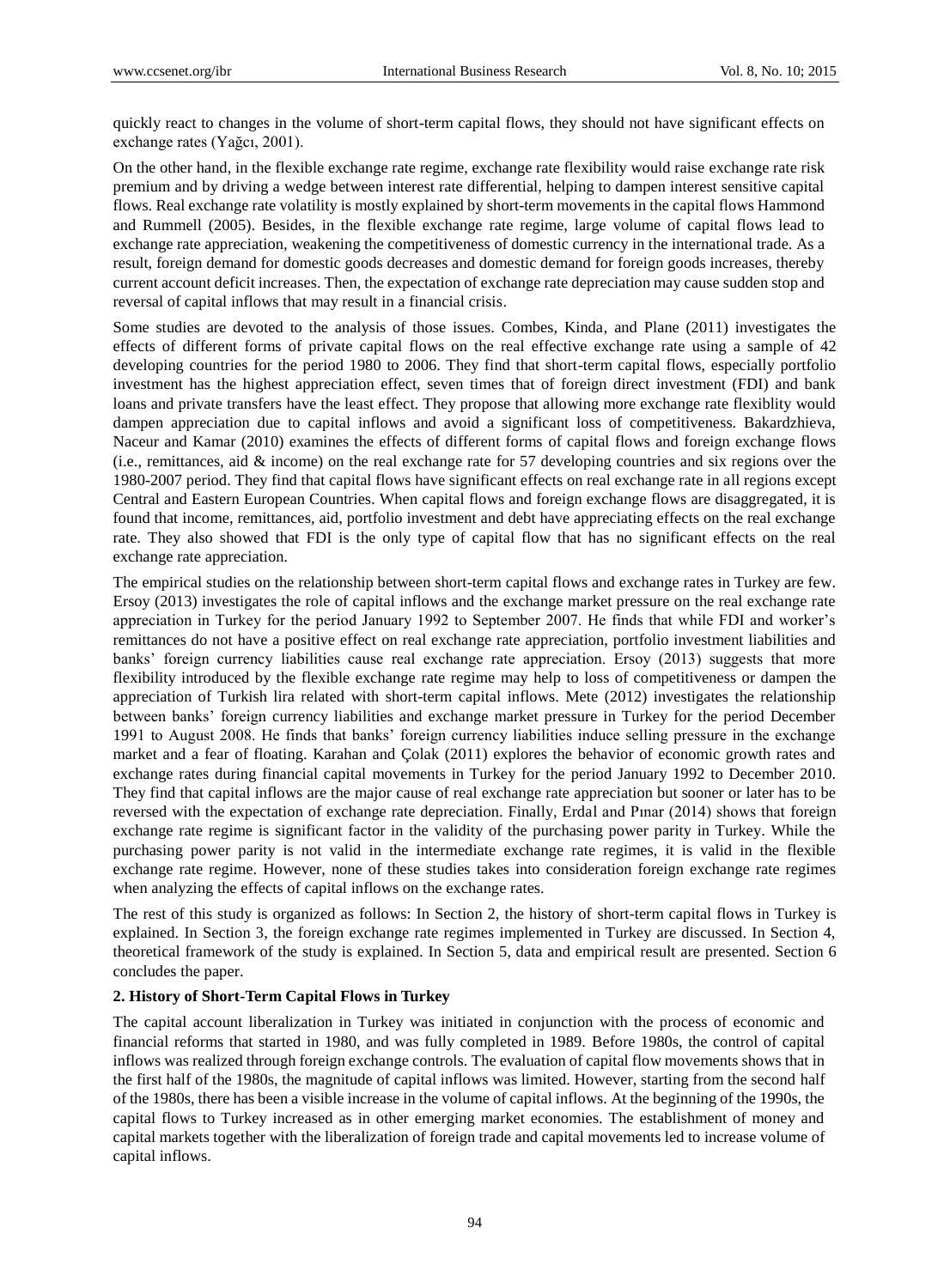

Figure 1. The volume of short-term capital inflows between 1992 and 2013 (monthly, million US \$)

The capital inflows to Turkey after full capital account liberalization in 1989 were mainly short-term capital flows (Figure 1). These short-term capital flows constituted mostly credits obtained by banks (Figure 2). The short-term bank credits were the type of credit that responded immediately and in the highest magnitudes to the capital account liberalization during the 1990s. During this period, high budget deficits were financed by these short-term capital flows. Unlike the Asian countries, FDI did not constitute an important share of capital inflows. Portfolio investment was slow, and until 1992, it was mostly in the form of the Undersecretariat of Treasury's borrowing from abroad through bond issues. This outcome could be attributed to less-developed domestic financial markets. The establishment of domestic financial markets was conducted together with liberalization process. There was a change in the origin of the capital inflows after the liberalization. That means, while the public funds were constituted an important portion of the capital inflows before the 1980s, private capital inflows had an important share of the capital inflows during and after the 1980s.

From this point of view, the capital account liberalization process in Turkey started without establishing domestic financial markets and a strong financial system supervision and regulation. The establishment of financial markets and financial system supervision were conducted during the liberalization process. For that reason, it is possible to say that a financial environment that could promote foreign capital flows did not exist. On the other hand, the macroeconomic indicators were not so bright during the liberalization process. For instance, when the liberalization process was completed successfully in 1989, inflation rate was 38 percent and the ratio of public sector borrowing requirement to GNP was 5.3 percent. A high inflationary environment creates an uncertain environment for foreign investment; especially it may prevent foreign capital inflows. For that reason, it is possible to say that during this period, the government's financing requirement only encouraged short-term capital inflows through banks' credits.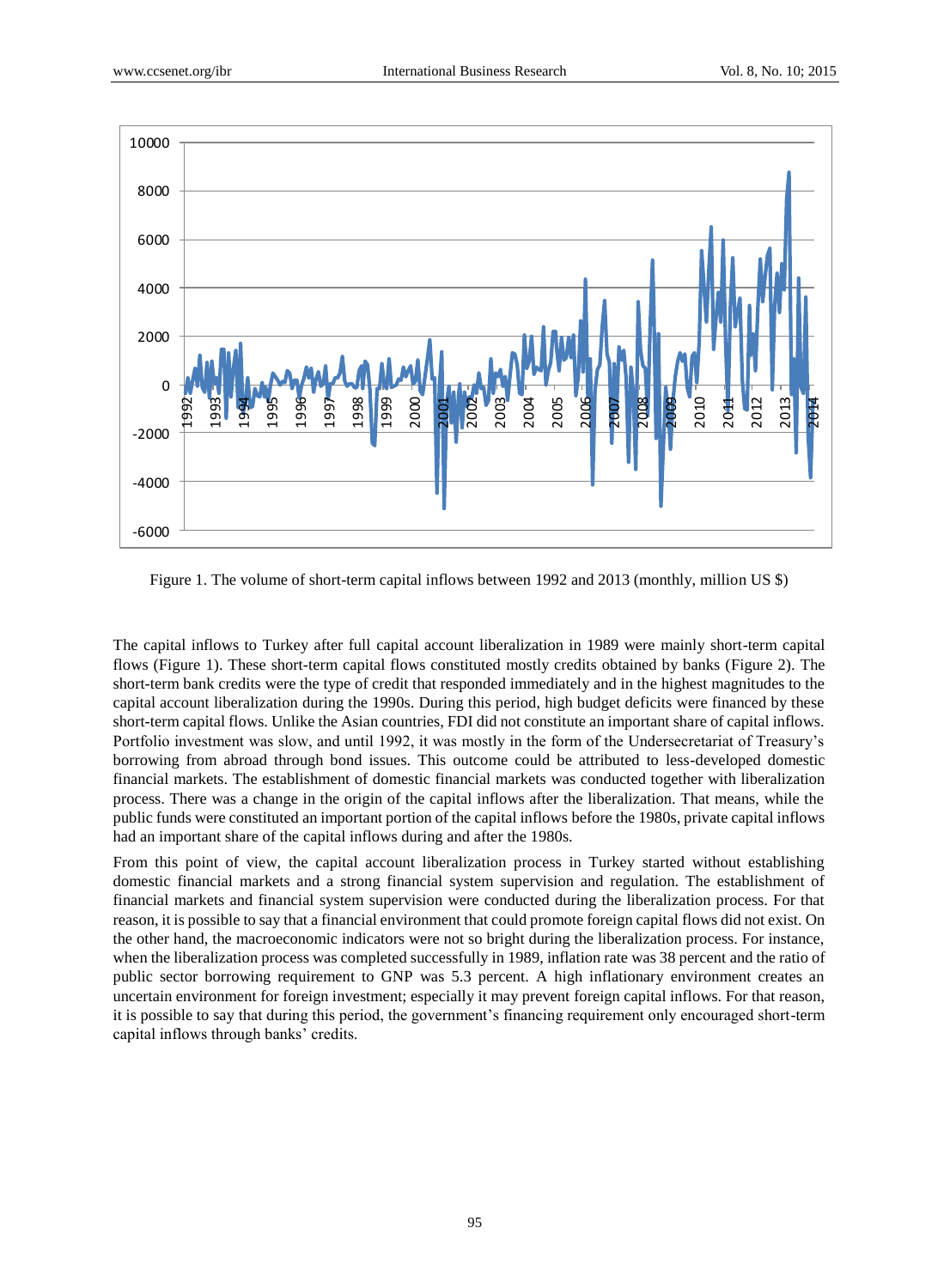

Figure 2. The components of short-term capital inflows between 1990-2013 (monthly million \$)

After the financial crisis in February 2001, with the implementation of disinflation program the public sector borrowing requirement decreased, inflation rates and interest rates fell, economic growth rate increased and macroeconomic stability achieved. As a consequence, during 2004-2008 period the amount of FDI and long-term capital flows increased (Figure 3). However, the global crisis in 2009 and 2010 led to decrease of FDI and long-term capital flows, and so, short-term capital flows increased again.



Figure 3. The current account deficit and capital flows between 1990-2012 (yearly, billion US \$)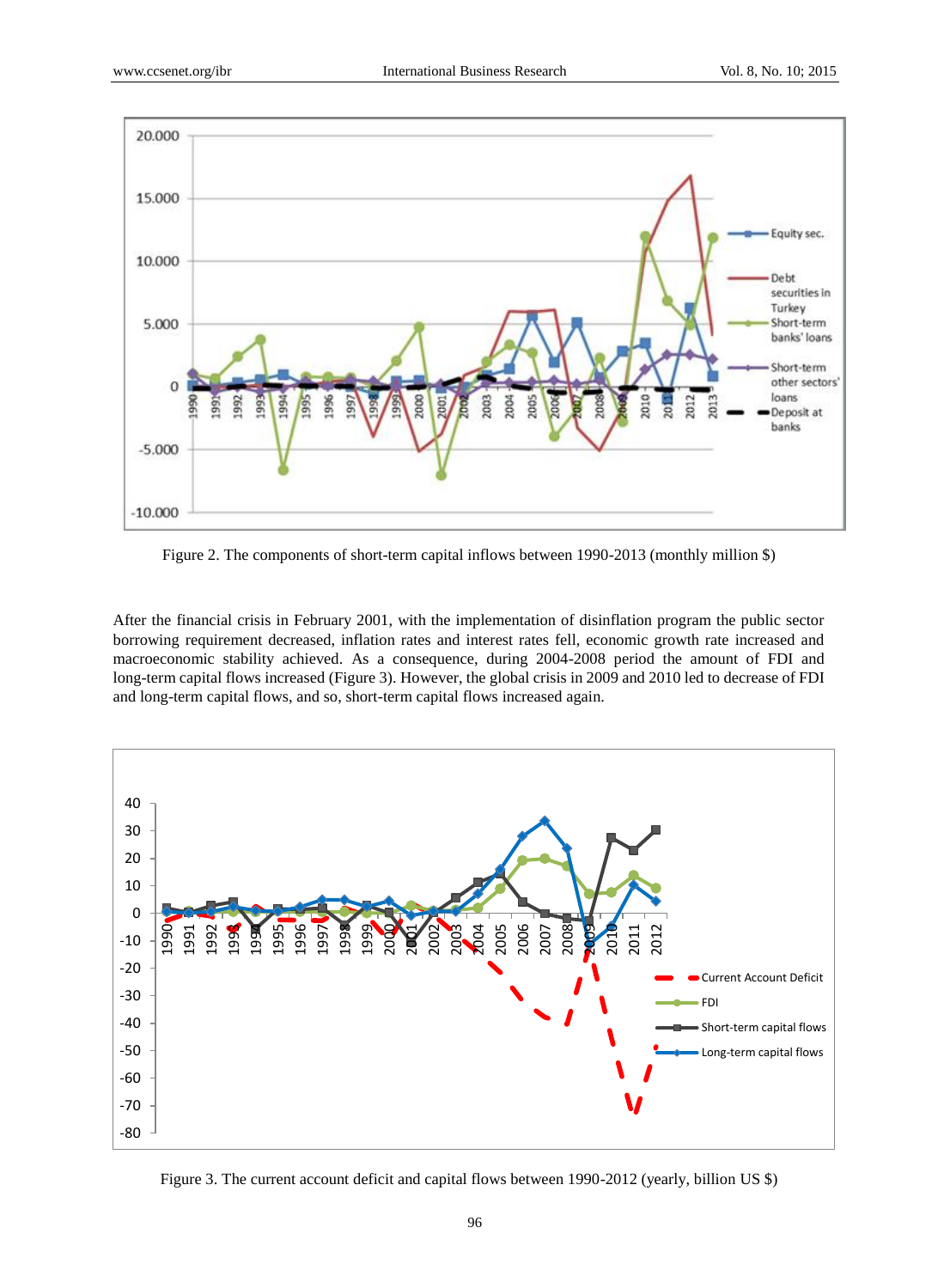#### **3. Foreign Exchange Rate Regimes in Turkey**

The exchange rate regimes implemented in Turkey from 1923 to 2001 were described as fixed and managed floating exchange rate regimes (Reinhart & Rogoff, 2002; Bubula & Ö tker-Robe, 2002; Pınar &d Erdal, 2011). Beginning from 1990, de jure flexible exchange rate regime was implemented and the Central Bank Bank of Turkey often intervened the exchange rate volatility. For that reason, the exchange rate regime was called "managed floating". At the beginning of 1995, the value of the Turkish lira was pegged to the currency basket consisted of 1 US dollar and 1.5 Deutsche mark. It was also decided that the monthly value of the currency basket would be increased with respect to expected monthly inflation rates. The Central Bank of Turkey intervened in the foreign exchange market to maintain foreseen increase in the currency basket.

Between 1996 and 1999, the Central Bank of Turkey regulated the foreign exchange rate policy with respect to the monetary policy. In this period, since the primary objective of monetary policy was to maintain financial markets' stability, with the exchange rate policy the exchange rate volatility tried to be minimized. The Central Bank of Turkey intervened in the foreign exchange market in order to minimize exchange rate volatility. The devaluations were made with respect to expected inflation rates. So, the exchange rate regime implemented this period can be described as "managed floating with no predetermined path for the exchange rate".

In December 1999, a stand-by arrangement was signed with the International Monetary Fund (IMF) and within the framework of the disinflation program "forward looking crawling pegs" started to be implemented. The exchange rate increases were determined in accordance with the targeted inflation rate. The value of the exchange rate basket consisted of 1 US dollar and 0.77 euro was announced for one year. But, after the 22 February 2001 financial crisis, this regime was abandoned and flexible exchange rate regime was adopted. Currently, the Central Bank of Turkey intervenes in the foreign exchange market to minimize excessive exchange rate volatility and in the case of excess foreign exchange supply in the market buy them to increase its foreign exchange reserves.

#### **4. Theoretical Model**

In the theoretical part of study, the purchasing power parity (PPP) hypothesis is taken as a base. The PPP explains the relationship between exchange rates and national price levels. It represents an equilibrium relationship between the exchange rate (i.e., the cost of a unit of foreign currency in terms of domestic currency) and national price levels. The origins of the PPP hypothesis goes back to the Salamanca School in Spain in the 16<sup>th</sup> century and to the works of Gerrard de Malynes in England at the Tudor period in 1601. In the 19<sup>th</sup> century some classical economists, including Wheatley, Ricardo and Mill developed the PPP hypothesis. However, the Swedish economist Gustav Cassel became the first author to reexamine the PPP in the 20<sup>th</sup> century. (Balassa, 1964; Holmes, 1967). He recognized that the PPP can be regarded as an extension of the quantity theory of money to an open economy. In the 1970s, the interest in the theory revived when the flexible exchange rate regime begun.

The basic concept of PPP is the law of one price that implies the price of identical goods is equalized between countries by perfect arbitrage assuming there are no transportation costs and no barriers to trade such as tariffs, custom duties, quotas etc. An alternative interpretation of the law of one price is mentioned in the Cassel's theory (Balassa, 1964; Holmes, 1967). The absolute PPP assumes that if different goods are produced and the law of one price holds for each of the goods, then the cost of a basket of goods and services should be the same in all countries when measured in terms of a common currency.

# *Nominal exchange rate*  $(e_{nominal}) = P^* / P$

The absolute PPP assumes that real exchange rates continuously equal to 1. The real exchange rate is the nominal exchange rate adjusted to the foreign and domestic price levels.

# *Real exchange rate*  $(e_{real}) = e_{nominal} x P^* / P$

The relative PPP states that the exchange rate changes should be equal to the differences between domestic and foreign inflation. So, the value of a currency tends to rise or fall at a rate equal to the difference between domestic and foreign inflation.

The empirical studies about the validity of the PPP show that while the absolute PPP is not valid in practice, the relative PPP is valid in the long-term and the exchange rates may deviate from the PPP in the short-term (Frenkel, 1981; Frenkel, 1978; Hakkio, 1992; Hakkio, 1984; Krugman, 1978). One of the major reasons for the deviations from the PPP is that the PPP only consists of international trade flows and does not take into account international capital flows (Seyidoğlu, 2003). This may not be a problem during the period when the PPP theory was developed since the volume of international capital movements were not very large. However, starting from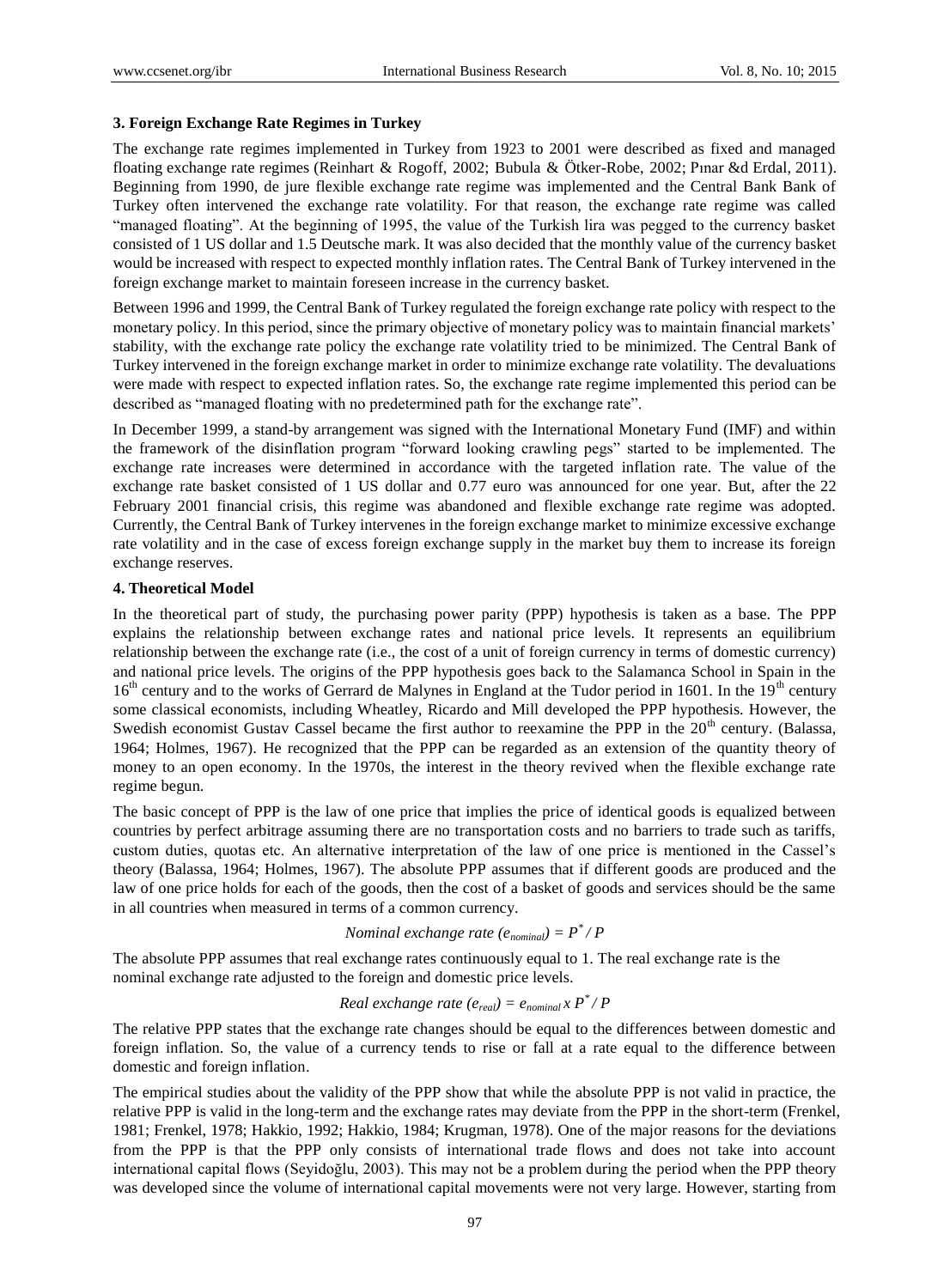the 1990s the volume of international capital flows was more than the volume of foreign trade flows, so their exclusion from the PPP may lead to failure of the validity of the PPP. For that reason, in this paper the short-term capital flows are included in the estimation regressions to see the effects of them on the exchange rates under intermediate and flexible exchange rate regimes.

#### **5. Data and Empirical Results**

In the empirical part of the study, the effects of short-term capital flows on exchange rate are analyzed empirically for Turkey under intermediate (January 1994-February 2001) and flexible exchange rate regimes (March 2001-September 2012). To this aim, firstly, cointegration is tested for the nominal exchange rate, short-term capital flows and price differentials between Turkey and the United States. Secondly, the following equation is estimated for the intermediate and flexible exchange rate regimes:

## *LN(NER) =(LN(TRCPI) – LN(USCPI)) + LN(SHORT - TERM FLOWS)*

Where NER is nominal exchange rate, i.e., the amount of Turkish lira per unit of US dollar, TRCPI is the Turkey's Consumer Price Index and USCPI is the United States of America's Consumer Price Index, SHORT-TERM FLOWS is the short-term capital-flows in Turkey. All the variables are in the logarithmic forms. Thirdly, the error correction mechanism (ECM) was tested.

The nominal exchange rate and consumer price indices are monthly and are obtained from the IMF International Financial Statistics (IFS), the short-term capital flows are monthly and are taken from the Balance of Payment Statistics of the Central Bank of Turkey. The short-term capital flows include the following items of the Balance of Payment Statistics: (B.2.2.1) Equity Securities, (B.2.2.2.2.1) Debt Securities, (B.3.2.2.4.2) Short-term Banks' Loans, (B.3.2.2.4.2) Short-term Other Sectors' Loans, (B.3.2.3.2) Deposits at Banks.

In Table 1, the cointegration test results for nominal exchange rate, short-term capital flows and price differentials in the intermediate and flexible exchange rate regimes are presented. The cointegration test results show that under the intermediate exchange rate regime, there is 1 cointegrating vector at the 0.05 level. Under the flexible exchange rate regime 3 cointegrating vectors at the 0.05 level.

| Period                                             | <b>EigenValue</b> | <b>Trace</b><br><b>Statistic</b> | 0.05 Critical<br><b>Value</b> | Probability*** | n   |
|----------------------------------------------------|-------------------|----------------------------------|-------------------------------|----------------|-----|
| Intermediate exchange rate regime*<br>None**       | 0.213941          | 31.37267                         | 29.79707                      | 0.0327         | 84  |
| At most 1                                          | 0.123449          | 11.15192                         | 15.49471                      | 0.2023         |     |
| At most 2                                          | 0.001000          | 0.084083                         | 3.841466                      | 0.7718         |     |
| <b>Flexible exchange rate regime****</b><br>None** | 0.175236          | 60.15713                         | 29.79707                      | 0.0000         | 139 |
| At most 1                                          | 0.145657          | 33.37767                         | 15.49471                      | 0.0000         |     |
| At most 2                                          | 0.079377          | 11.49590                         | 3.841466                      | 0.0007         |     |

#### Table 1. Cointegration test results

(\*) Trace test indicates 1 cointegrating vector at the 0.05 level.

(\*\*) denotes rejection of null hypothesis at the 0.05 level.

(\*\*\*) MacKinnon-Haug-Michelis (1999) p-values.

(\*\*\*\*) Trace test indicates 3 cointegrating vectors at the 0.05 level.

As a second step, three period lags of the independent variables are included in the regression and they are estimated for intermediate and flexible exchange rate regimes. Then, the statistically insignificant variables are dropped from the regressions and the statistically significant ones are kept in the regressions and they are re-estimated. These estimation results are presented in Table 2 and Table 3 respectively. As can be seen from Table 2, in the intermediate exchange rate regime, price differentials and one and two quarter lags of the nominal exchange rate have significant effects on nominal exchange rates. The short-term capital flows have significant effects on nominal exchange rate after three quarters.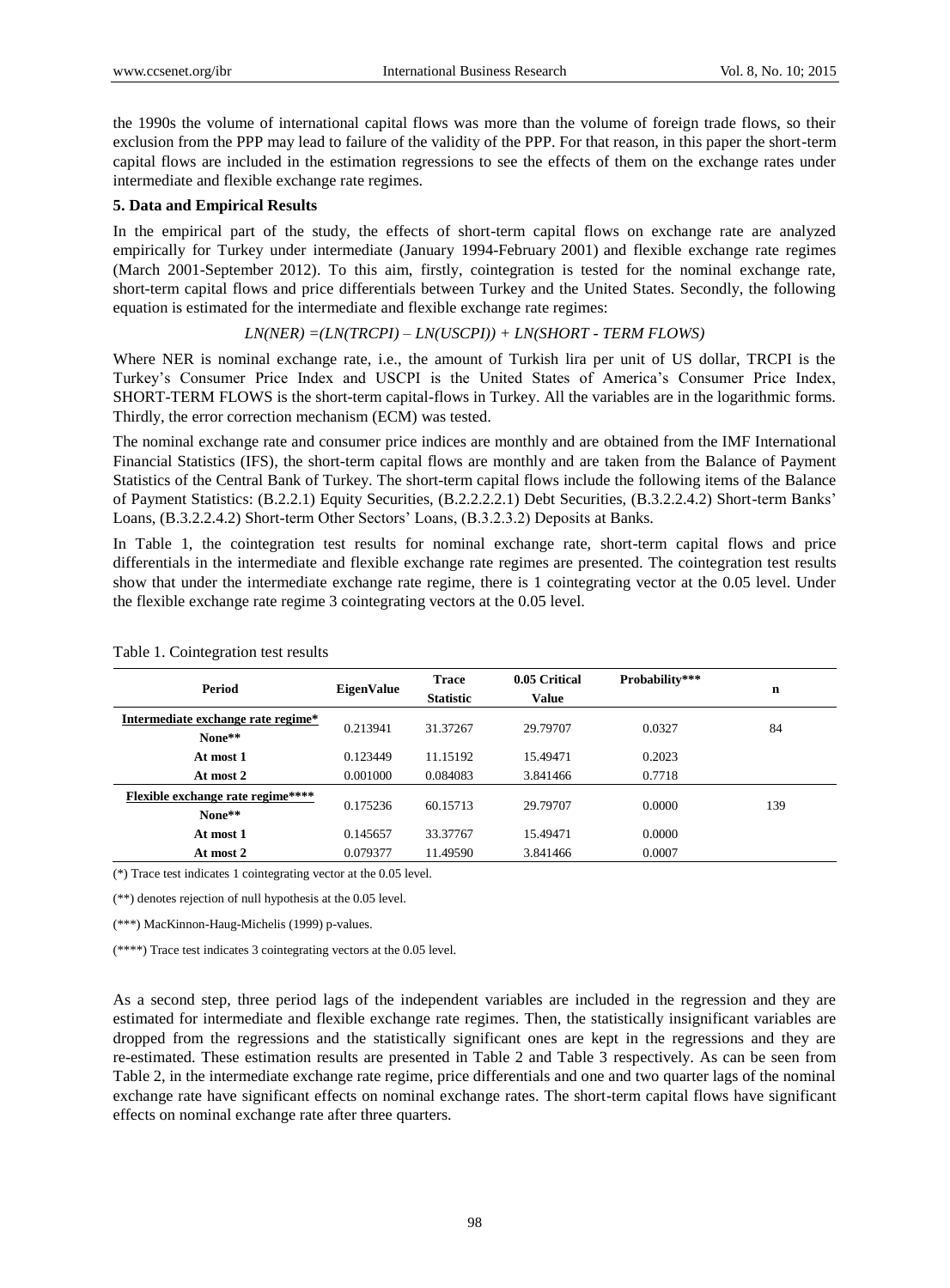Table 2. Estimation results for intermediate exchange rate regime

| $LN(NER) = B_0 + B_1(LN(TRCPI) - LN(USCPI)) + B_2LN(SHORT-TERM FLOWS) + u_t$ |  |  |  |
|------------------------------------------------------------------------------|--|--|--|
|------------------------------------------------------------------------------|--|--|--|

| <b>Dependent variable: LNNER</b> |             |
|----------------------------------|-------------|
| <b>LNSHORT-TERM FLOWS</b>        | $-0.0233$   |
|                                  | $(-1.153)$  |
| LNTLCPI - LNUSCPI                | 1.4819**    |
|                                  | (5.772)     |
| LNNER $(-1)$                     | $0.5739**$  |
|                                  | (5.826)     |
| LNSHORT-TERM FLOWS (-3)          | $-0.0949**$ |
|                                  | $(-2.924)$  |
| LNTLCPI - LNUSCPI (-1)           | $-1.2356**$ |
|                                  | $(-4.607)$  |
| LNNER $(-2)$                     | $0.1778**$  |
|                                  | (1.728)     |
| Number of observations: 84       |             |
| R-squared: 0.99                  |             |
| Durbin-Watson statistic: 1.99    |             |

*Note*. The values in the parenthesis are t statistics. \*\* denotes the coefficient is statistically significant at 5%.

In the flexible exchange rate regime (Table 3), short-term capital flows have statistically significant effects on nominal exchange rates. The price differentials do not have significant effects on nominal exchange rates and one quarter lag of the nominal exchange rate has significant effects on exchange rates.

Table 3. Estimation results for flexible exchange rate regime

 $LN(NER) = B_0 + B_1(LN(TRCPI) - LN(USCPI)) + B_2LN(SHORT - TERM FLOWS) + u_t$ 

| <b>Dependent variable: LNNER</b> |             |
|----------------------------------|-------------|
| <b>LNSHORT-TERM FLOWS</b>        | $-0.0438**$ |
|                                  | $(-4.459)$  |
| LNTLCPI - LNUSCPI                | $-0.0004$   |
|                                  | $(-0.031)$  |
| LNNER $(-1)$                     | $0.909**$   |
|                                  | (27.053)    |
| LNSHORT-TERM FLOWS (-1)          | 0.011       |
|                                  | (1.282)     |
| Number of observations: 139      |             |
| R-squared: 0.87                  |             |
| Durbin-Watson statistic: 1.61    |             |

*Note.* The values in the parenthesis are t statistics. \*\* denotes the coefficient is statistically significant at 5%.

Then, the error correction model (ECM) is estimated to find the speed at which dependent variable nominal exchange rate return to equilibrium after a change in the independent variables price differentials and short-term capital flows. The ECM is useful for estimating both short-term and long-term effects of explanatory variables. The ECM can be written as:

# *ΔYt = β1ΔXt – πu(t−1)*

In this model, "Δ" shows the first difference of the variables, "β1" is the impact multiplier or short-run effect that measures the immediate impact that a change in Xt will have on change in Yt. The "π" is the feedback effect or adjustment effect, which shows how much of the disequilibrium is being corrected, in other words, the extent to which any disequilibrium in the previous period affects any adjustment.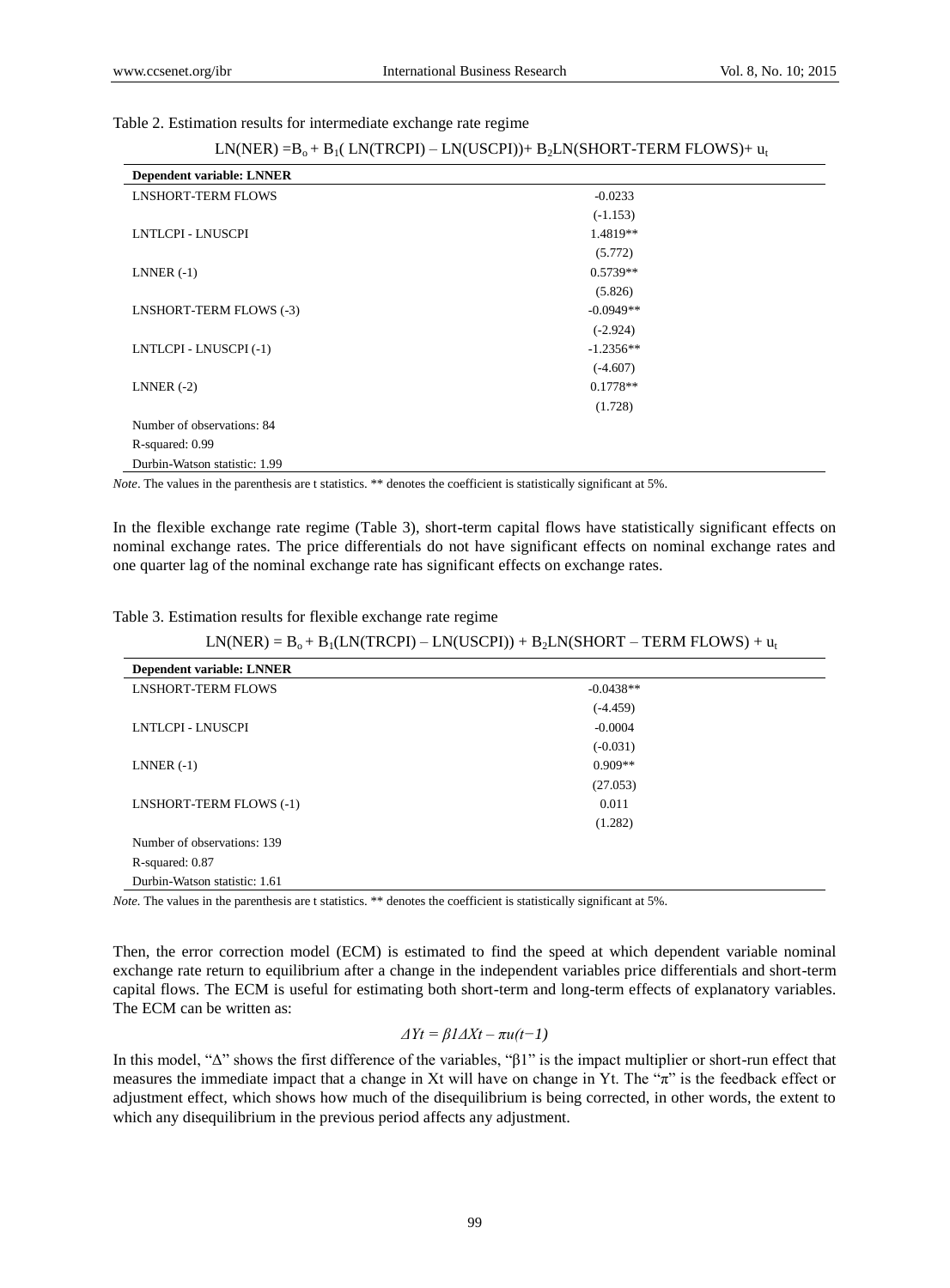| <b>Dependent variable: LNNER</b> | <b>Intermediate Exchange Rate Regime</b> | <b>Flexible Exchange Rate Regime</b> |
|----------------------------------|------------------------------------------|--------------------------------------|
| DLNSHORT-TERM FLOWS              | $-0.035**$                               | 0.013                                |
|                                  | (2.635)                                  | (1.608)                              |
| DLNTLCPI - LNUSCPI               | $1.179**$                                | 0.423                                |
|                                  | (4.526)                                  | (1.578)                              |
| $u_t(-1)$                        | $-0.322**$                               | 0.136                                |
|                                  | $(-2.7)$                                 | (1.585)                              |
| Number of observations: 84       |                                          |                                      |
| R-squared: 0.27                  |                                          |                                      |
| Durbin-Watson statistic: 1.87    |                                          |                                      |

#### Table 4. Error correction model results for intermediate and flexible exchange rate regimes

*Note*. The values in the parenthesis are t statistics. \*\* denotes the coefficient is statistically significant at 5%.

In the intermediate exchange rate regime (Table 4), the adjustment effect is -0.322 and statistically significant. This means, nominal exchange rate returns to equilibrium value after three months due to change in price differentials and short-term capital flows. On the other hand, in the flexible exchange rate regime, the adjustment effect is statistically insignificant that means there is no deviation from the equilibrium exchange rate due to continuous adjustment.

### **4. Conclusion**

This paper analyzed empirically the effects of short-term capital flows on exchange rates in Turkey under intermediate and flexible exchange rate regimes. In the flexible exchange rate regime, since exchange rates quickly adjust to changes in the volume of short-term capital flows, short-term capital flows should have significant effects on exchange rates. On the other hand, since in the intermediate exchange rate regimes, exchange rates do not quickly react to changes in the volume of short-term capital flows, and hence they should not have significant effects on exchange rates.

In the theoretical part of the study, the PPP hypothesis is taken as a base. The PPP explains the relationship between exchange rates and national price levels. One of the major reasons for the validity of the PPP is that the PPP only consists of international trade flows and does not take into account international capital flows. This may not be a problem during the period when the PPP theory was developed since the volume of international capital movements were not very large. However, starting from the 1990s the volume of international capital flows became more than the volume of foreign trade flows, so their exclusion from the PPP may lead to failure of the validity of the PPP. For that reason, in this paper the short-term capital flows are included in the estimation regressions to see the effects of them on the exchange rates under intermediate and flexible exchange rate regimes.

The empirical findings show that foreign exchange rate regime is a significant factor for the effects of short-term capital flows on exchange rates. While the short-term capital flows have significant effects on exchange rates in the flexible exchange rate regime, they have no significant effect on exchange rates in the intermediate exchange rate regimes. Ersoy (2013) and Karahan and Ç olak (2011) also found significant effects of short-term capital flows on exchange rates. In the intermediate exchange rate regimes, price differentials have significant effects on the exchange rates. Further research may be helpful to understand the impact of foreign trade deficit on the short-term capital flows, and hence on the exchange rates.

### **References**

- Bakardzhieva, D., Naceur, S., & Kamar, B. (2010)*.* The impact of capital and foreign exchange flows on the competitiveness of developing countries. *IMF Working Paper,* No. 2010-154.
- Bailey, A., Millard, S., & Wells, S. (2001). Capital flows and exchange rates. *Bank of England Quarterly Bulletin,* Autumn, 310-318.
- Bubula, A., & Ö tker-Robe, İ. (2002).The evolution of exchange rate regimes since 1990: Evidence from de facto policies. *IMF Working Paper,* No. 2003-121. http://dx.doi.org/10.5089/9781451857320.001
- Balassa, B. (1964). The purchasing power parity doctrine: A reappraisal. *Journal of Political Economy, 72*(6), 584-596. http://dx.doi.org/10.1086/258965